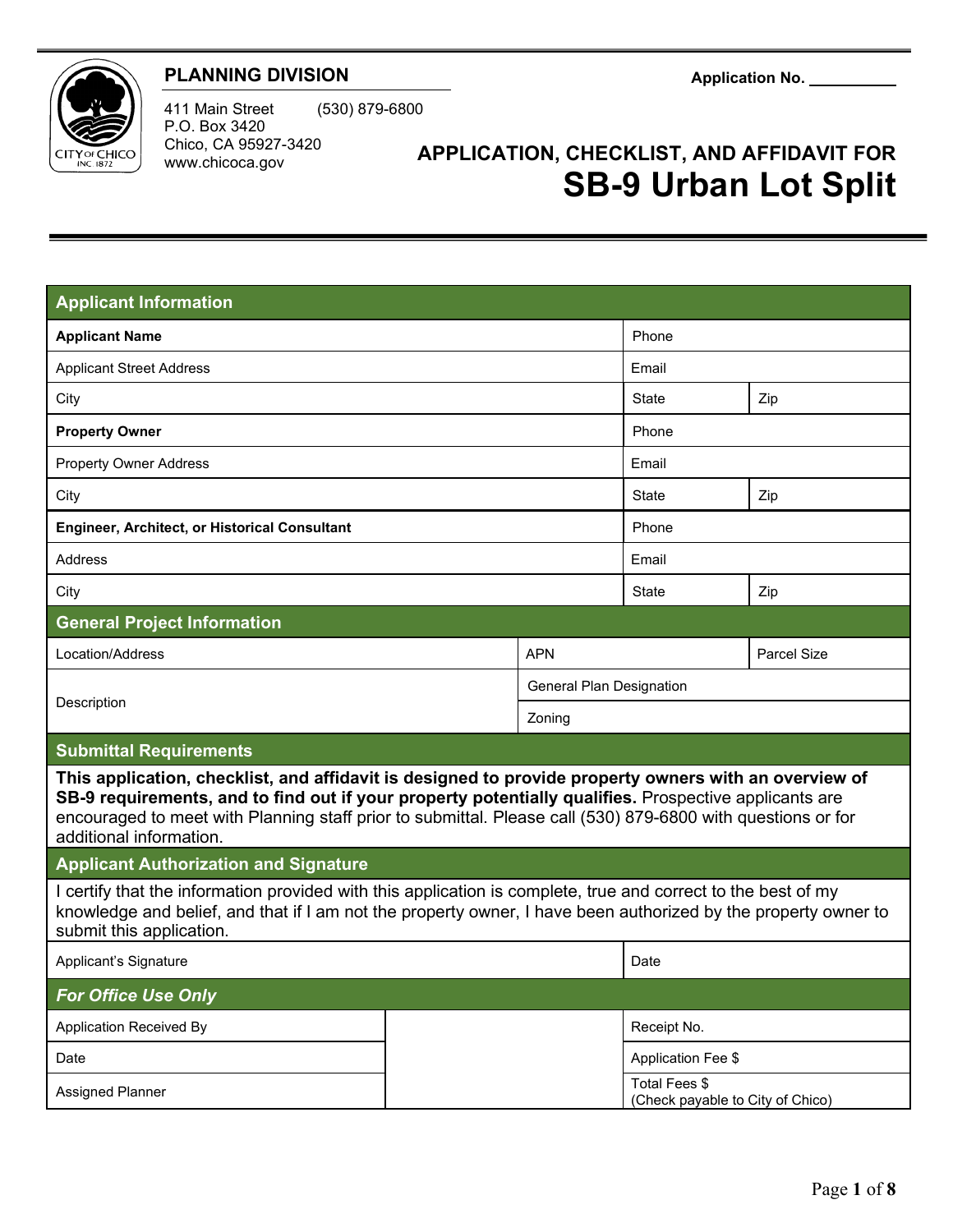# *General Information*

### **WHAT IS TWO-UNIT HOUSING?**

California Senate Bill 9 (SB-9) went into effect on January 1, 2022. SB-9 allows duplexes, the conversion of a residence to a duplex (Duplex Conversion) or two detached residential units (two-unit housing) and urban lot splits (creation of two new lots) in areas of the City that are zoned R1 (Low Density Residential) or RS (Suburban Residential). SB-9 projects are exempt from discretionary review if the project is consistent with zoning requirements, design standards, and subdivision standards.

### **WHERE DOES SB-9 APPLY?**

SB-9 applies in areas of the City zoned R1 (Low Density Residential) or RS (Suburban Residential). It does not apply in any other zoning districts including R2, R3, R4, and RMU zones, commercial / office zones, manufacturing / industrial zones, airport, or special purpose zones.

### **CAN I SELL THE TWO UNITS SEPARATELY?**

If an Urban Lot Split is proposed, approved, and a parcel map (Urban Lot Split) subsequently recorded with the Butte County Recorder Division, then each of the units may be sold separately. The parcel map for an Urban Lot Split subdivides an existing parcel to create no more than two new parcels of approximately equal lot area provided that one parcel shall not be smaller than 40 percent of the lot area of the original parcel proposed for the subdivision. In addition, the minimum lot size is 1,200 square feet. Furthermore, the Urban Lot Split must comply with the requirements noted in the property owner's affidavit that is included in this application on page 5 (Owner Occupancy required, vacation rental prohibited, demolition prohibited if rented or previously rented for 3 years).

### **WHERE IS SB-9 PROHIBITED?[1](#page-1-0)**

Certain properties are not eligible for development pursuant to SB-9 as determined by state law, including locations with the following features:

- A creek, watercourse, wetlands, or habitat for protected species
- Hazardous waste site, unless cleared by the state oversight agency for residential use
- Prime farmland, or land designated for agricultural protection or preservation
- Lands identified for conservation in conservation plan or easement
- High or Very High Fire Hazard Severity Zone, per the Department of Forestry and Fire Protection
- A Historic District or property listed on the City's Historic Inventory
- Demolition or alteration of housing with rents restricted to levels affordable to moderate, low, or very low income
- Demolition or alteration of housing subject to rent or price control
- Properties removed from the rental market pursuant to the Ellis Act within the past 15 years
- Demolition or alteration of housing that has been occupied by a tenant in the last 3 years

### **CAN ONE OR BOTH UNITS BE RENTED SHORT TERM?**

No, state law prohibits rentals less than 30 days for two-unit residential projects developed pursuant to SB-9.

### **IS OWNER-OCCUPANCY REQUIRED?**

In order for an Urban Lot Split to be approved, the property owner must sign a statement indicating that the property owner intends to occupy one of the housing units located on a lot created by the parcel map as their principal residence for a minimum of three years from the date of the recording of the parcel map. However, owner-occupancy is not a requirement for two-unit residential development when an Urban Lot Split is not proposed.

### **CAN I DEMOLISH AN EXISTING BUILDING?**

Yes. However, SB-9 does not allow the demolition or alteration of any of the following types of housing:

- Housing that is subject to a recorded covenant, ordinance, or law that restricts rents to levels affordable to persons and families of moderate, low, or very low income
- Housing that has been occupied by a tenant in the last three years

### **HOW IS TWO-UNIT RESIDENTIAL DIFFERENT FROM ADUS?**

<span id="page-1-0"></span>SB-9 differs from rules that allow single unit and accessory dwelling units (ADUs) on a lot because ADUs cannot be sold separately from the primary unit. In addition, ADUs that are under 750 square feet are not subject to development impact mitigation fees (i.e., [City facility fees\)](https://chico.ca.us/city-fee-schedules), whereas *development pursuant to SB-9 is subject to development impact mitigation fees and 1 parking space is required per residential unit*.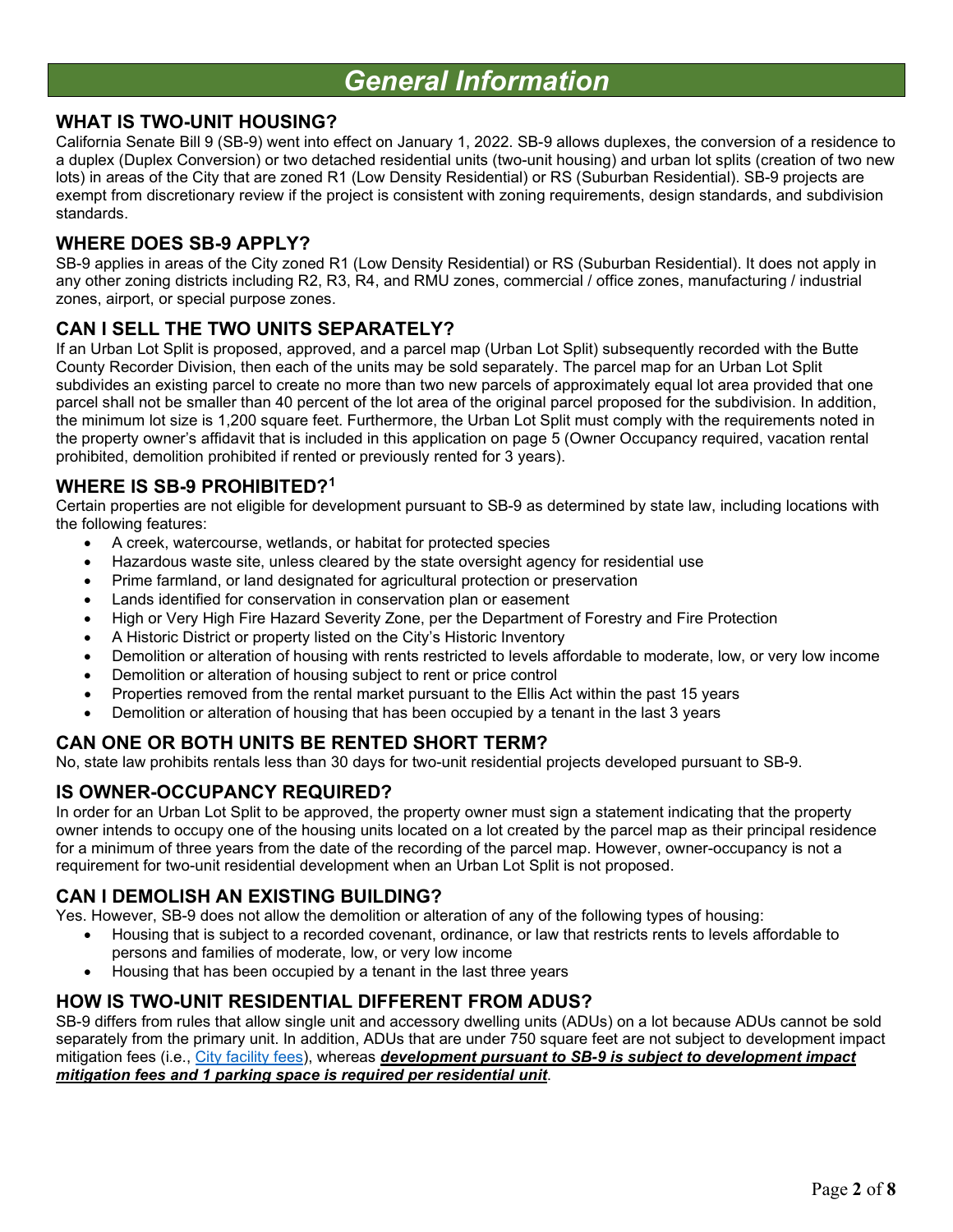## *Application Submittal Checklist*

☐ **PROJECT DESCRIPTION –** Submit a brief project description demonstrating that the proposed project qualifies for a ministerial approval pursuant to California Senate Bill 9 (i.e., SB-9).

☐ **SB-9 REQUIREMENTS –** The following criteria listed below are state-mandated and the City of Chico has no ability to waive or amend these criteria. Projects must meet all of the prerequisites listed below to potentially qualify for the ministerial approval of up to two dwelling units on a single-family zoned parcel.



 $\Box$  The legal parcel must be completely within the City limits.

 $\Box$  The subject parcel is within the R1 or RS zoning district.

- $\Box$  The subject parcel is not located within:
	- $\Box$  A historic district, or listed on the City's Historic Resources inventory,
	- $\Box$  Is not prime farmland, or farmland of statewide importance,
	- $\Box$  Does not contain wetlands or within a floodway,
	- $\Box$  Within a very high or high fire hazard severity zone, per the Dept. of Forestry and Fire Protection,
	- $\Box$  Within a hazardous waste or hazardous list site, unless cleared by state agency
	- $\Box$  Within a delineated earthquake fault zone,
	- $\Box$  Is not identified for conservation in an adopted natural community conservation plan,
	- $\Box$  Does not contain habitat for protected species or is not lands under a conservation easement.

 $\Box$  The proposed project would not result in the demolition or alteration of:

|  |  | $\Box$ Affordable or rent-controlled housing. |  |
|--|--|-----------------------------------------------|--|
|--|--|-----------------------------------------------|--|

 $\Box$  Housing that has been occupied by a tenant in the past three years.

 $\Box$  The property owner exercised the right to withdraw accommodations from rent or lease within the last 15 years.

- $\Box$  The proposed project provides legal access to an existing easement, or ROW.
- $\Box$  The proposed project would provide at least one off-street parking space per unit.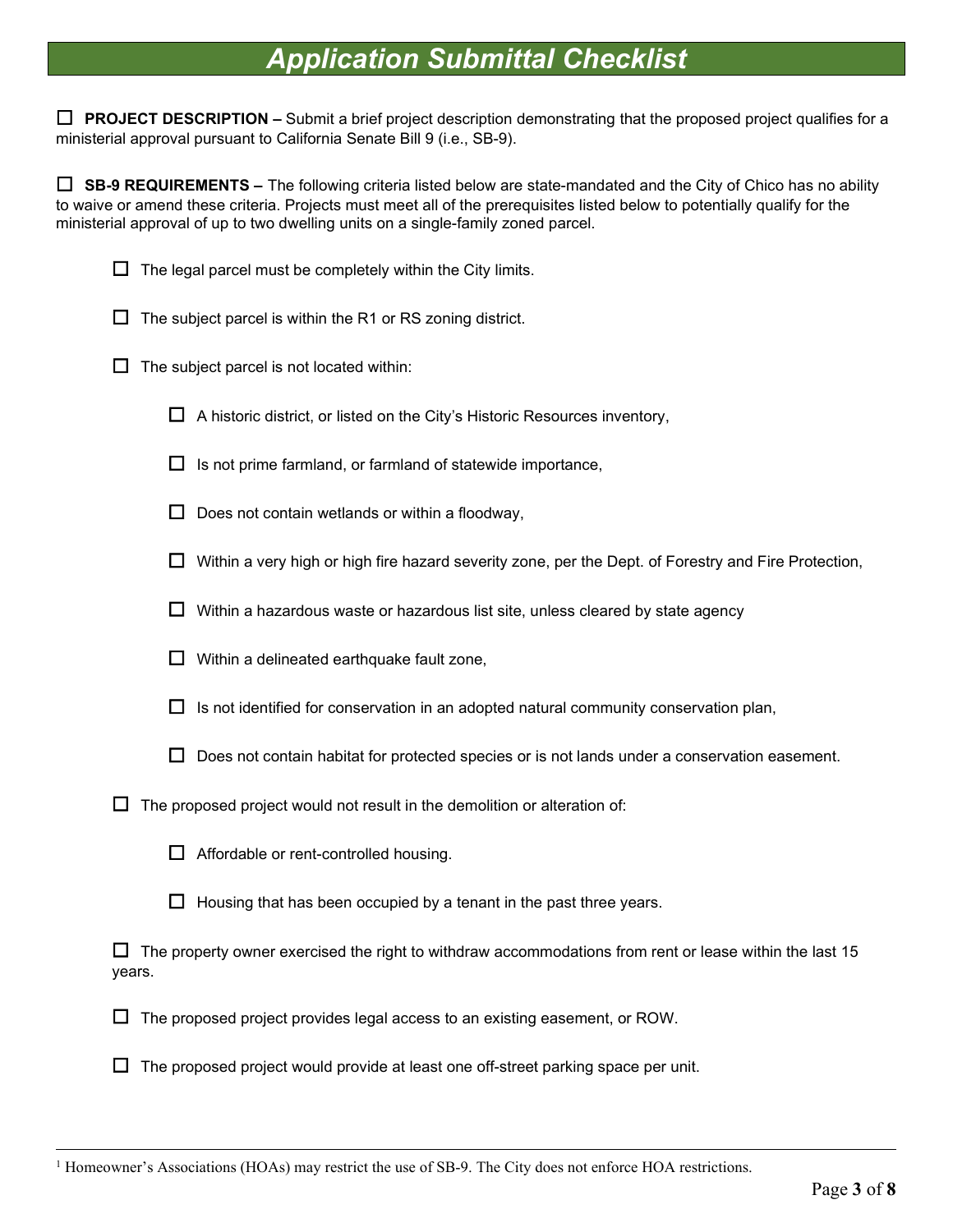☐ Owner must sign an affidavit stating to occupy one of the housing units as their principal residence for a minimum of three years. See affidavit on page 5.

 $\Box$  Rental of any unit(s) must be for at least 31 days.

 $\Box$  The subject parcel is limited to a residential use.

☐ If the project site is on septic, please contact Butte County Environmental Health before you make any major investments in time and money.

☐ SB-9 **does not require** ADUs and JADUs to be allowed in addition to the two units that may be authorized pursuant to this application.

### *Requirements for a Complete SB-9 Urban Lot Split Application*

### *The following items are REQUIRED for a complete Application:*

- ☐ Completed and Signed Application Form.
- ☐ Written Authorization from the Property Owner (If Applicant is not the Owner).
- ☐ Completed and Signed Property Owner's Affidavit (see page 5).
- □ Current Title Report.

 $\square$  8-½" X 11" location map, at a scale of 1":100' to 1":600' (depending on the subdivision size), depicting the subdivision location, adjacent parcels and area streets.

 $\Box$  Five copies of the Tentative Parcel Map for the Urban Lot Split and one reduced copy (either 8½" x 11 or 11" x 17") to determine map completeness. Large copies must be submitted folded close to 8½ x 11 dimension. The Tentative Parcel Map, and attachments, must show the proposed division clearly and legibly with accurate dimensions and include all information outlined in Attachment "A". Following a determination of application completeness, Planning staff will request additional copies as necessary, including an electronic copy.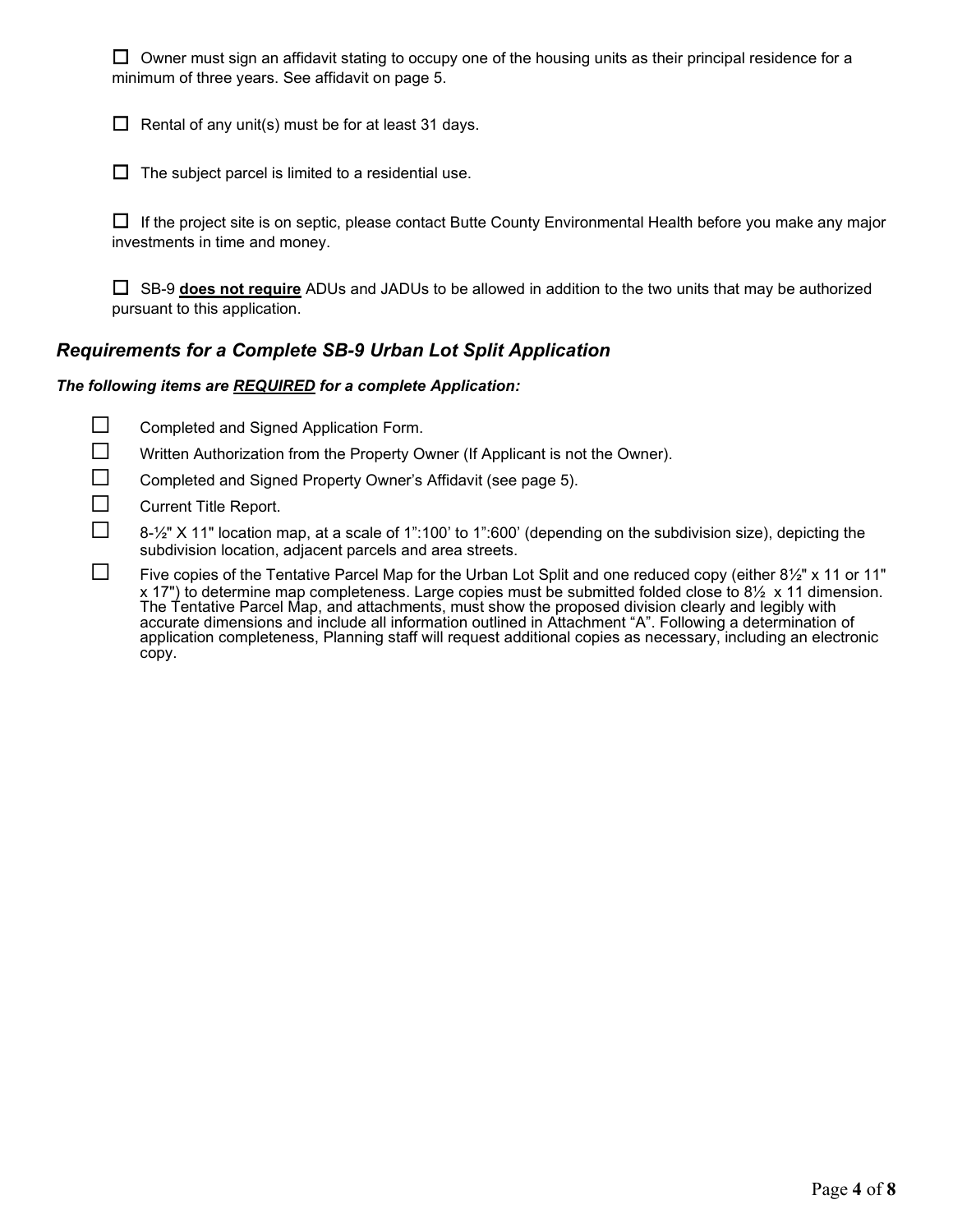# *Property Owner's Affidavit*

## **PROPERTY OWNER'S AFFIDAVIT**

### **Under penalty of perjury the following declarations are made:**

- 1. The undersigned is the owner of this property.
- 2. The information presented is true and correct to the best of my knowledge.
- 3. **Public Record**. I understand that any information provided becomes part of the public record and can be made available to the public for review.
- 4. **Protected Housing**. I certify that the project does not include the demolition or alteration of any of the following types of housing: (i) Housing that is subject to a recorded covenant, ordinance, or law that restricts rents to levels affordable to persons or families of moderate, low, or very low income; (ii) Housing that is subject to any form of rent or price control through a public entity's valid exercise of its police power; (iii) A parcel or parcels on which an owner of residential real property has exercised the owner's rights under Chapter 12.75 (commencing with Section 7060) of Division 7 of Title 1 of the Government Code to withdraw accommodations from rent or lease within 15 years before the date that the development proponent submits an application; (iv) Housing that has been occupied by a tenant in the last three years.
- 5. **No Prior Urban Lot Split**. If an Urban Lot Split is proposed, I certify that the parcel has not been established through prior exercise of an Urban Lot Split; and that neither the owner of the parcel being subdivided, nor any person acting in concert with the owner, has previously subdivided an adjacent parcel using an Urban Lot Split.
- 6. **Owner-Occupancy**. If an urban lot split is proposed, I, the property owner, intend to occupy one of the housing units located on a lot created by the parcel map (Urban Lot Split) as my principal residence for a minimum of three years from the date of the recording of the parcel map (Urban Lot Split).
- 7. **Rental Terms**. I understand that rental terms of any unit created by the project shall not be less than 31 consecutive days, nor shall rental terms allow termination of the tenancy prior to the expiration of at least one 31 day period occupancy by the same tenant.
- 8. **Residential Uses**. I understand uses allowed on a lot are limited to residential uses only.

#### **Affidavit – I declare under penalty of perjury that the foregoing information is true and correct.**

| Property owner's Signature: | Date: |  |
|-----------------------------|-------|--|
| Print Name:                 |       |  |
| Address:                    | APN:  |  |

Page **5** of **8**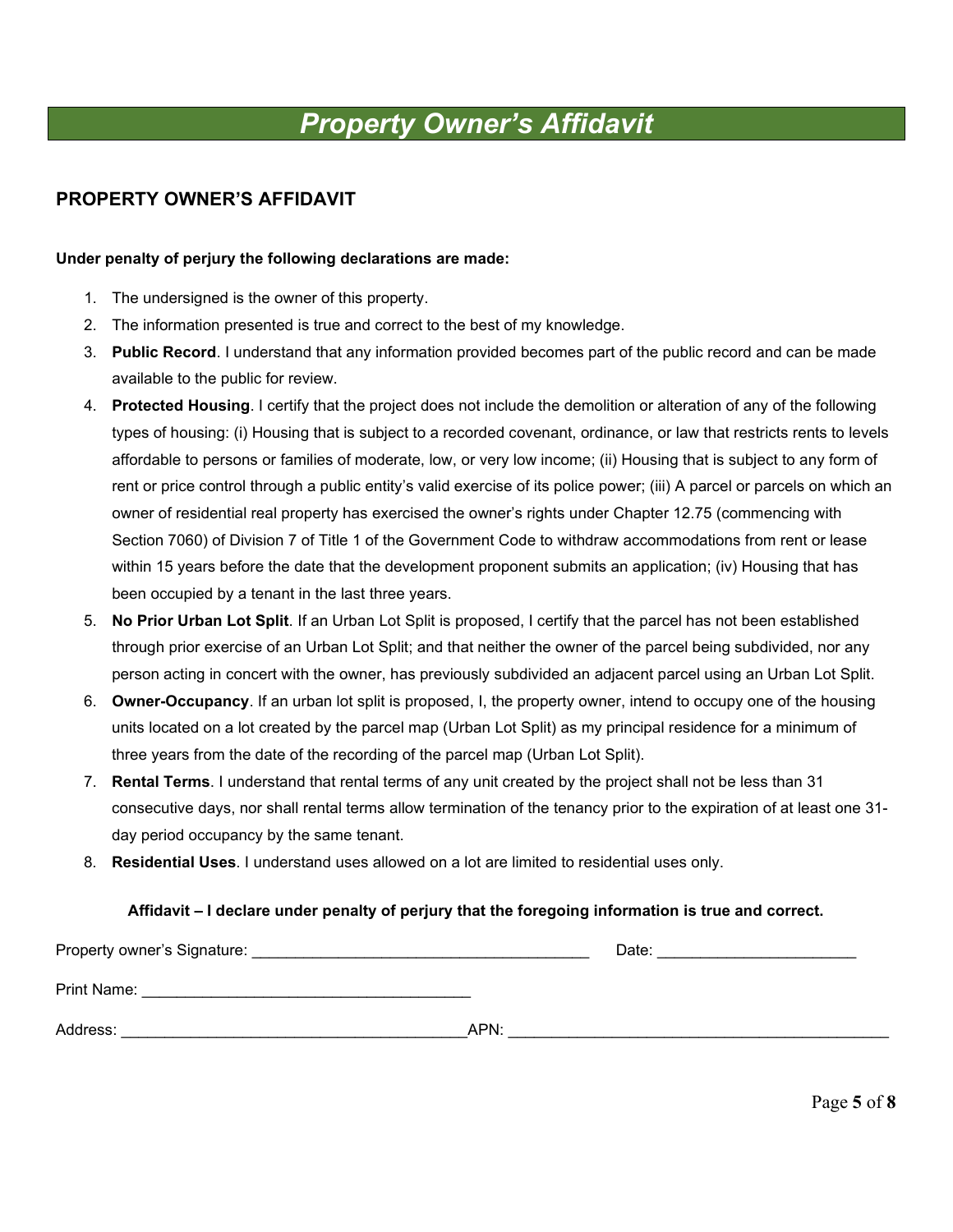

## **PLANNING DIVISION**

411 Main Street (530) 879-6800 P.O. Box 3420 Chico, CA 95927-3420 www.chicoca.gov

# **Tentative Parcel Map Application** *Attachment "A" – Urban Lot Split*

*SB-9 Two-Unit Residential Housing*

# **Required Form and Content of a Tentative Parcel Map**

This checklist is a processing aid to ensure compliance with the requirements of the Subdivision Map Act and the Chico Municipal Code. An additional object of this review is to ensure that a Tentative Parcel Map contains sufficient information to allow City staff and any reviewing body to readily assimilate salient information and render an accurately informed recommendation or approval.

| <b>Preparation: General Information</b> |                                                                                                                                                                                                                                                           |
|-----------------------------------------|-----------------------------------------------------------------------------------------------------------------------------------------------------------------------------------------------------------------------------------------------------------|
| $\Box$                                  | Map title: Vesting Tentative Parcel Map; subdivision name, SB-9 Urban Lot Split and description of property<br>being subdivided                                                                                                                           |
| П                                       | Names and addresses of the Owner(s) and Subdivider of the land                                                                                                                                                                                            |
| П                                       | The Tentative Parcel Map must be prepared by or under the direction of a registered civil engineer or licensed<br>land surveyor. Name and address of the person, firm or organization that prepared the map and the applicable<br>registration or license |
| $\Box$                                  | Map preparation date                                                                                                                                                                                                                                      |
| Form:                                   |                                                                                                                                                                                                                                                           |
| $\Box$                                  | The full map size shall be 18" x 26" with one inch border drawn completely around the sheet                                                                                                                                                               |
| $\Box$                                  | Minimum map scale: (1":100'). More than one sheet may be used, but the relationship of the sheets shall be<br>clearly shown on each sheet                                                                                                                 |
| П                                       | The map is clearly and legibly drawn                                                                                                                                                                                                                      |
| $\Box$                                  | Map Scale                                                                                                                                                                                                                                                 |
| $\Box$                                  | North arrow                                                                                                                                                                                                                                               |
| $\Box$                                  | Vicinity map with appropriate scale, showing sufficient adjoining territory so as to clearly indicate nearby street<br>pattern and property lines                                                                                                         |
|                                         | <b>Applicant's Overall Intent:</b>                                                                                                                                                                                                                        |
| $\Box$                                  | Statements regarding existing and proposed zoning, existing and proposed uses of the property, approximate<br>area of proposed zones and total subdivision area                                                                                           |
| П                                       | Proposed subdivision modifications (Chapter 18.24) clearly labeled and identified as to the nature and purpose<br>(or statement that no modifications are proposed)                                                                                       |
| П                                       | If subdivision modifications are requested, also complete Attachment "B". Boundaries and sequence of phases<br>if separate Final Maps are to be filed on portions of the property shown                                                                   |
| П                                       | Proposed and remainder parcels clearly shown                                                                                                                                                                                                              |
| П                                       | Clear distinction made between proposed public facilities and proposed private facilities                                                                                                                                                                 |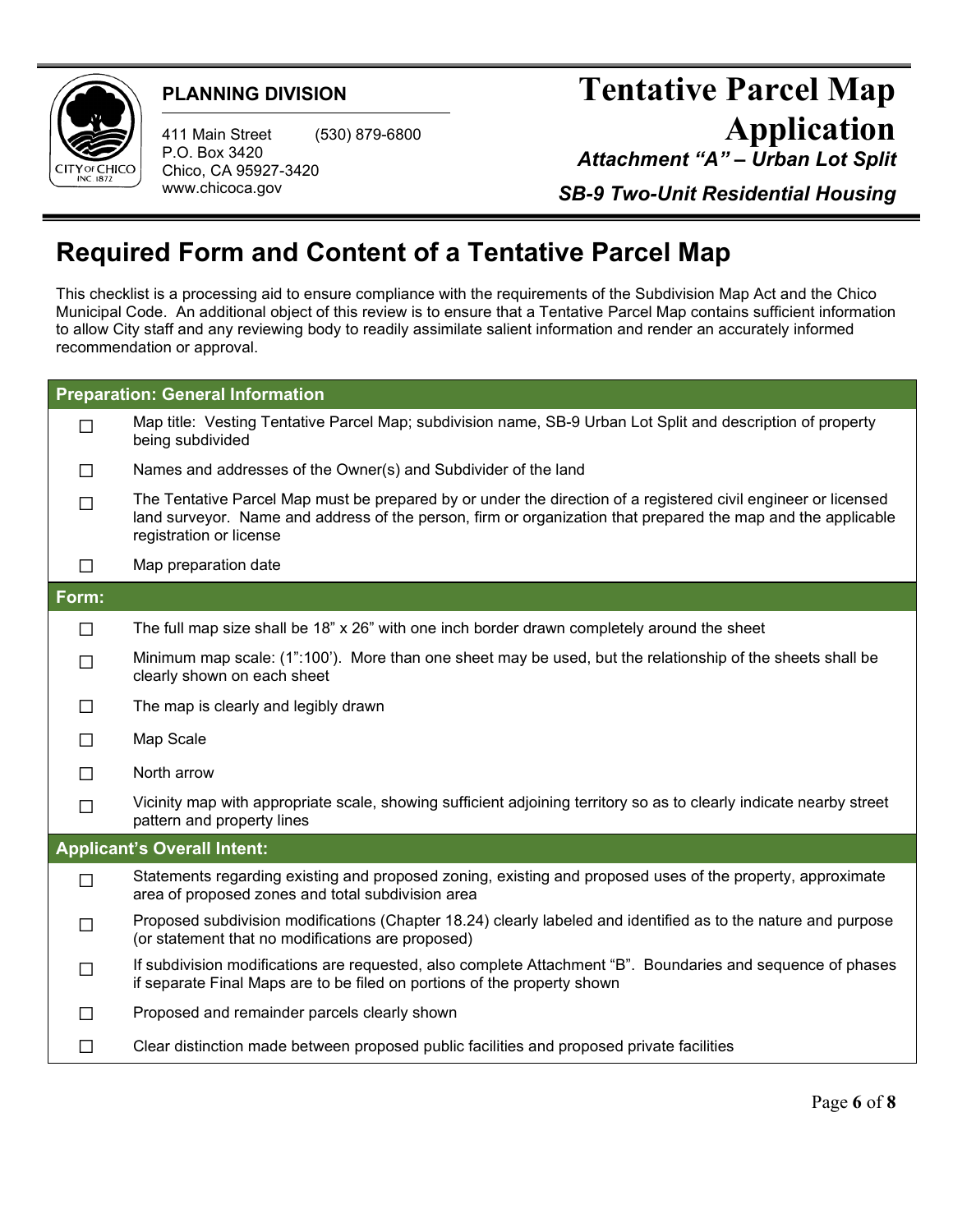|         | <b>Existing Property Information:</b>                                                                                                                                                                                                                                                                                                                                             |
|---------|-----------------------------------------------------------------------------------------------------------------------------------------------------------------------------------------------------------------------------------------------------------------------------------------------------------------------------------------------------------------------------------|
| □       | Distinctive boundary line with sufficient bearings and distances to locate the property                                                                                                                                                                                                                                                                                           |
| П       | <b>Existing lot lines</b>                                                                                                                                                                                                                                                                                                                                                         |
| $\Box$  | Assessor's parcel numbers                                                                                                                                                                                                                                                                                                                                                         |
| $\Box$  | Adjoining property owners and/or recent subdivisions with sufficient property lines indicated to show their<br>relationship to the proposed subdivision                                                                                                                                                                                                                           |
| ΙI      | Locations, widths and names or designations of all existing streets, alleys, pedestrian ways and other rights-of-<br>way, whether public or private, within and adjacent to the subdivision                                                                                                                                                                                       |
| П       | Boundaries and acreage of existing public areas in and adjacent to the subdivision with the nature of each<br>indicated                                                                                                                                                                                                                                                           |
| П       | The location of all existing railroad rights-of-way and grade crossings                                                                                                                                                                                                                                                                                                           |
| $\Box$  | Date of survey (if the map is based upon a survey)                                                                                                                                                                                                                                                                                                                                |
|         | <b>Existing Topography:</b>                                                                                                                                                                                                                                                                                                                                                       |
| П       | Contour lines shown indicating the following intervals:<br>1' contour interval for ground slope between 0% and 5%.<br>А.<br>5' contour interval for ground slope between 5% and 15%.<br>В.<br>C.<br>10' contour interval for ground slope greater than 15%                                                                                                                        |
| П       | Location, width and direction of flow of all water courses and flood-control areas within and adjacent to the<br>property involved                                                                                                                                                                                                                                                |
| $\perp$ | Location of all existing wells, abandoned wells and sumps (or statement that none exist)                                                                                                                                                                                                                                                                                          |
| П       | Location of all structures which are to be retained within the subdivision with distances between structures to be<br>retained and notations concerning all structures which are to be removed (or statement that none exist)                                                                                                                                                     |
| П       | Location, description and size of trees with notations as to their retention or destruction (or statement that none<br>exist)                                                                                                                                                                                                                                                     |
| M.      | Physical restrictions or conditions shown which affect the use of the property                                                                                                                                                                                                                                                                                                    |
|         | <b>Proposed Property Information:</b>                                                                                                                                                                                                                                                                                                                                             |
| П       | Total subdivision acreage                                                                                                                                                                                                                                                                                                                                                         |
| $\Box$  | Statement of the total number of lots and the approximate area of the average lot                                                                                                                                                                                                                                                                                                 |
| П       | Proposed street and lot lines                                                                                                                                                                                                                                                                                                                                                     |
| П       | Lines and approximate dimensions of each lot indicated with all lots numbered consecutively                                                                                                                                                                                                                                                                                       |
| П       | Total area in square footage or acreage of all lots, not proposed for single or two family housing, to nearest<br>1/10th acre                                                                                                                                                                                                                                                     |
| П       | Locations, widths and names or designations of all existing or proposed streets, alleys, pedestrian ways and<br>other rights-of-way, whether public or private, within and adjacent to the subdivision (including any planned line<br>for street widening or for any other public project in and adjacent to the subdivision) and centerline curve data for<br>each roadway curve |
|         | Location, widths and purposes of all proposed easements for utilities, shown as dashed lines, within and<br>adjacent to the subdivision                                                                                                                                                                                                                                           |